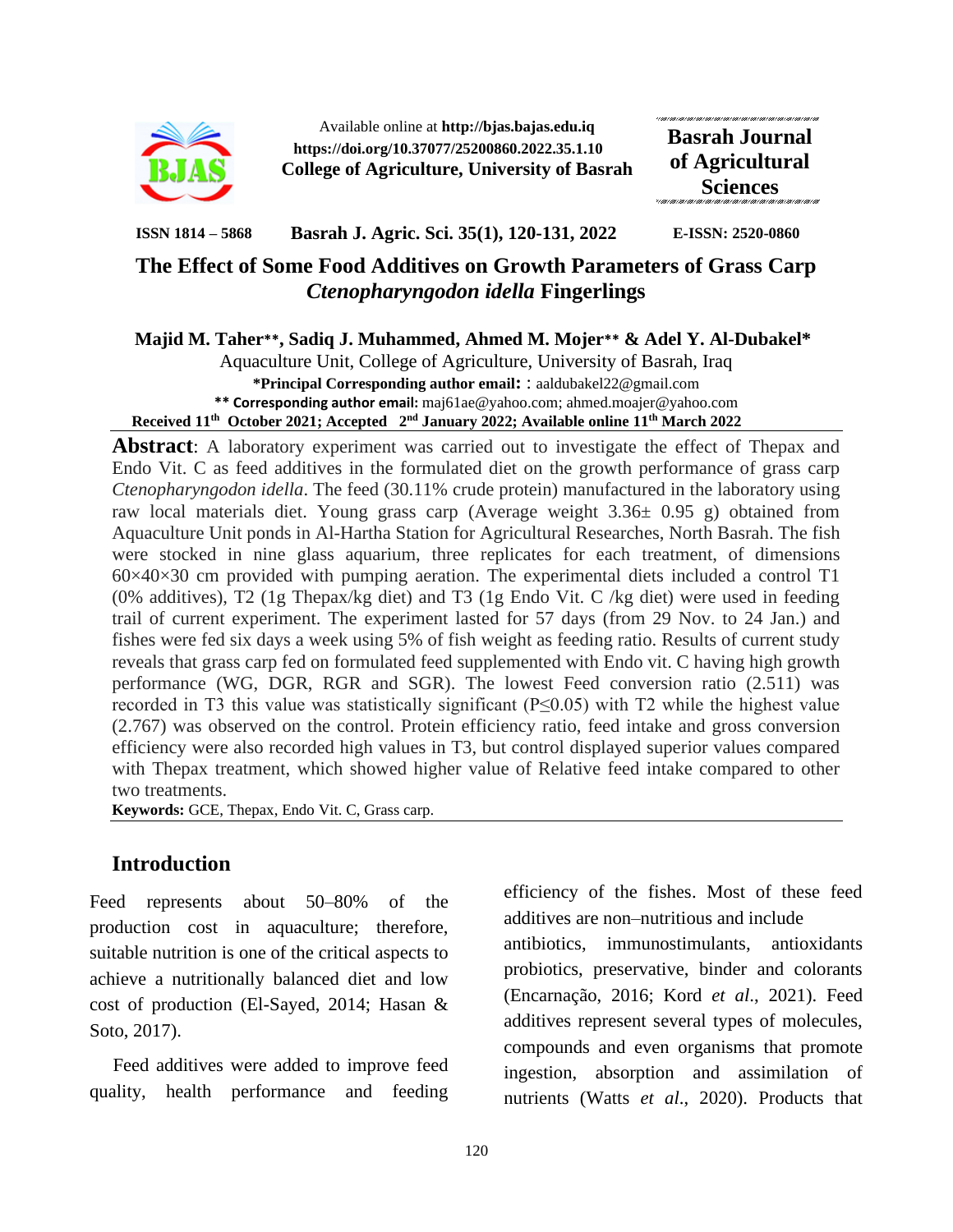improve feed efficiency are particularly important since feed costs are a major expense in aquaculture production (Nates, 2016).

 Probiotics are live microorganisms which, when added in suitable amounts, confer a health benefit of the host (FAO/WHO 2002).Yeast was used as fed for farm animals for more than a hundred years (Owens and McCracken, 2007; Bajagai *et al*., 2016), it contains a high amount of enzymes, amino acids, fatty acids, vitamins and unknown growth factors, but in aquaculture only a few species were used, the most common was Saccharomyces cerevisiae (Encarnação *et al*., 2016; Agboola *et al*., 2021). Yeast (Thepax) acts as a probiotic in feed poultry (Yousefi & Karkoodi, 2007; Fazli *et al*., 2008; Zarei *et al*., 2011; Boostani *et al*., 2013) while other researchers consider Thepax as prebiotic (Nikpiran *et al*., 2013; Al-Mhanawi *et al*., 2021), however the manufactured companies cite it as prebiotic because its consist from cell wall of yeast Saccharomyces cerevisiae, mannan and glucan (Nikpiran *et al*., 2013). Most works about Thepax as food additive was applied in broiler performance nutrition such as Japanese Quails (Nikpiran *et al*., 2013) and broiler chickens (Boostani *et al*. 2013) which show positive effects on weight performance.

 Vitamin C or ascorbic acid is an essential micronutrient for normal growth, antioxidant and immunity of fish, as they cannot synthesize this nutrient because of the lack of Lgulonolactone oxidase (Ching *et al*., 2015; Trichet *et al*., 2015; Adeyemi-Doro & Iyiola, 2018), therefore they depend on an exogenous source through the diet, moreover it is unstable and most of its activity in applied diets is lost during manufacturing and storage due to exposure to high temperature, oxygen and light.

About 75% of the initial amount of supplemental vitamin C in feeds can be lost during processing at ambient temperature. However, appropriate requirements of vitamin C for grass carp *Ctenopharyngodon idella* juveniles remain unknown (Nasar *et al*., 2021).

 Grass carp was the most widely cultured and commercially important freshwater fish species that consist about 11% of world aquaculture production (FAO, 2020), it is primarily an herbivorous fish that have a preference for aquatic vegetation (Zolfinejad *et al*., 2017). One of the main reasons for grass carp production increase related to the use of pelleted feed, that allow higher density or cage monoculture succeeded (Gan *et al*., 2012).

 Little studies in Iraq on grass carp were achieved, and most studies deal with laboratory experiments (Al-Dubakel *et al*., 2011; Taher, 2017; Sayed-Lafi *et al*., 2018; Abdullah *et al*., 2020; Al-Dubakel *et al*., 2020). While few field studies were conducted (Al-Seyab, 1996; Saleh *et al*., 2008; Taher *et al*., 2021).

 The objective of the current experiment was to assess the effect of Thepax and Endo Vit. C as feed additives on the growth performance of grass carp fingerlings.

# **Materials & Methods**

A laboratory experiment was carried out to investigate the effect of Thepax and Endo Vit. C as feed additives in the formulated diet on the growth performance of grass carp. The feed manufactured in the laboratory using raw local materials (Table, 1) diet formulated to provide 27% crude protein. Grass carp (Average weight  $3.36\pm 0.95$  g) obtained from Aquaculture Unit ponds in Al-Hartha Station for Agricultural Researches, North Basrah. The fish after acclimation for seven days were stocked in nine glass aquaria of dimensions  $60 \times 40 \times 30$  cm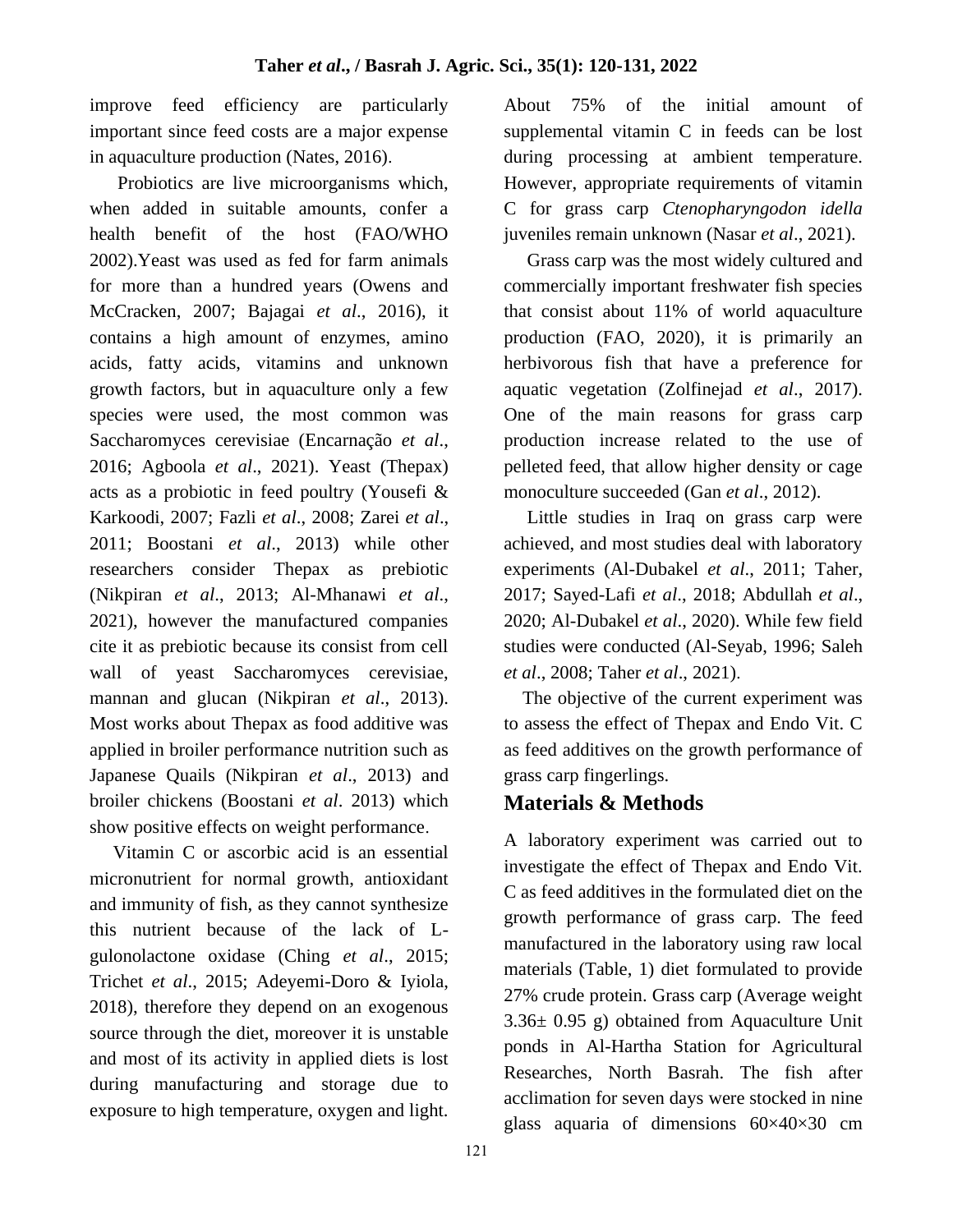provided with pumping aeration, ten fish in three replicates for each treatment were used for the current experiment at the Laboratory of Live Food- Aquaculture Unit- Agriculture College. The experimental diets included a control T1 (0% additives), T2 (1g/kg Thepax) and T3 (1g/kg Endo Vit. C) were used in feeding trail of current experiment. The experiment lasted for 57 days and fishes were fed six days a week using 5% of fish weight as feeding ratio. All the fishes in each replicate were weighed every two weeks in order to adjust the feeding to new mean body weight.

### **Growth performance**

The experiment started at 29 Dec.2020, and at the end of experiment in 24 Jan.2021 the following growth parameters were used to describe the growth performance of grass carp:

## **Weight gain:**

 $WG = W_2(g) - W_1(g)$ 

## **Relative Growth Rate:**

RGR= $[(W2 (g) - W1 (g))/W1] \times 100$ 

#### **Specific Growth Rate:**

SGR= (ln W<sub>2</sub> (g) - ln W<sub>1</sub> (g) /(t<sub>2</sub>-t<sub>1</sub>)  $\times$ 100

Where  $ln W_2$  is the natural logarithm of the final weight at the time  $T2$ ,  $lnW_1$  is the natural logarithm of the initial weight at the time  $T_1$ and  $T_2-T_1$  is the period between the two weights.

## **Feed utilization**

#### **Feed Conversion Ratio:**

FCR= R  $(g)/$  WG  $(g)$ 

Where R: weight of dry feed intake. WG: wet weight gain (live weight of fish).

## **Feed intake:**

Feed intake (FI) =  $100 \times$  total feed intake/[feeding days $\times$ (W<sub>1</sub>+W<sub>2</sub>)/2]

### **Relative Feed Intake:**

RFI=FI/  $0.5 \times (W_2-W_1) \times d$   $\times 100$ 

#### **Gross Conversion Efficiency:**

 $GCE(K)=SGR/RFI \times 100$ 

#### **Protein Efficiency Ratio:**

PER=  $WG$  (g)/ PI (g)

Where WG: wet weight gain (live weight of fish).

PI: weight of protein intake.

**Chemical analysis** Until the weight is stable

The artificial diets and alfalfa were analyzed according to A.O.A.C. (1990). The moisture content was estimated by drying the samples at a temperature of 105  $^{0}$ C until the weight is stable. The proteins were estimated using the Microkjeldahl device, and the percentage of lipids was estimated using a Soxhlet apparatus in the presence of hexane as an organic solvent. The ash was estimated by burning the samples in Muffle furnace at 550 °C for 4 hours. Total carbohydrates were estimated according to the equation mentioned by Wee & Shu (1989):

%COH=%DM-(% EE+%CP+%ASH)

 Nitrogen free extract was calculated according to New (1987) as follow:

%NFE=%DM-(% EE+%CP+%ASH+%CF)

Where:

NFE = Nitrogen free extract

 $DM = Dry$  matter

 $EE = Ethernet$  extract or crude lipid

 $CP =$ Crude protein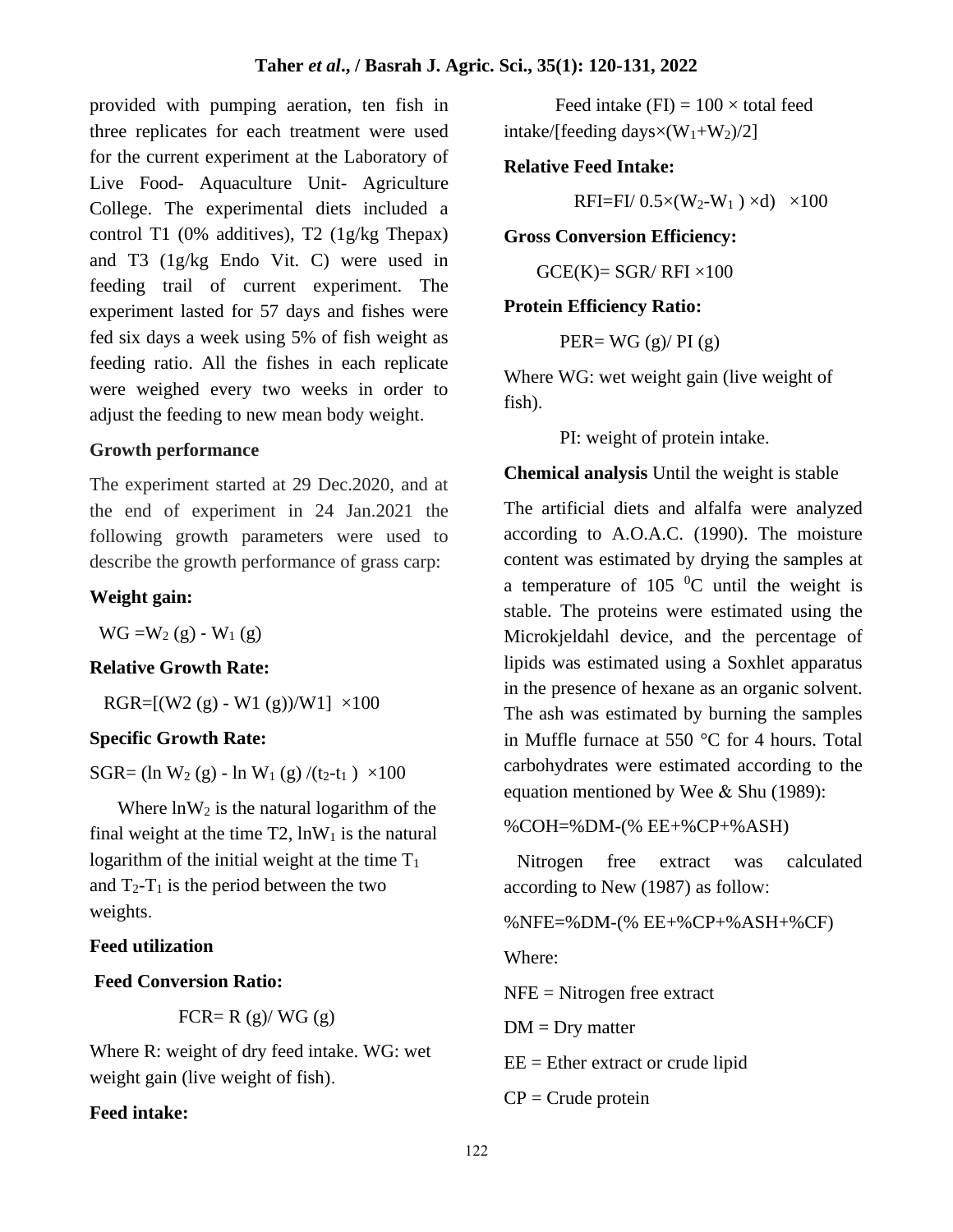$CF = Crude fiber$ 

## COH = Total carbohydrate

GE (Gross energy) was calculated according to NRC(1993) by using factors of 5.65, 9.45 and 4.22 Kcal per gram of protein, lipid and carbohydrate, respectively, and DE (Digestible energy) was calculated by applying the coefficient of 0.75 to convert gross energy to digestible energy according to Hepher *et al*. (1983).

| Table (1): Ingredients of the experimental |
|--------------------------------------------|
| diet $(g.kg^{-1})$ .                       |

| Feed Ingredients            | <b>Treatment</b> (Diets) |                |                |  |  |
|-----------------------------|--------------------------|----------------|----------------|--|--|
|                             | T1                       | T <sub>2</sub> | T <sub>3</sub> |  |  |
| Wheat flour                 | 300                      | 300            | 300            |  |  |
| Wheat bran                  | 260                      | 260            | 260            |  |  |
| Fishmeal                    | 200                      | 200            | 200            |  |  |
| Soybean meal                | 200                      | 200            | 200            |  |  |
| Vit. and minerals<br>premix | 20                       | 20             | 20             |  |  |
| Vegetable oil               | 20                       | 20             | 20             |  |  |
| $The$ pax $1$               | ∩                        | 1              | 0              |  |  |
| Endo Vit. $C^2$             |                          |                |                |  |  |

<sup>1</sup>Thepax produced by Medro- Doxal, contains less than 10× 10<sup>9</sup>CUF/g of *Saccharomyces cerevisiae* var *Ellipsoideus*.

<sup>2</sup>Endo Vit. C produced by Medro- Doxal, contains 100% ascorbyl monophosphate.

## **Statistical analysis**

The feeding trial was conducted with a completely randomized design, and the differences between the means were tested by analysis of variance (ANOVA) and the significant differences were tested by LSD test at 0.5% probability level by SPSS program Ver. 22.

## **Results**

The proximate chemical composition of the experimental diet in table (2), shows that crude protein was 30.11%, the gross and digestible energy were 4372.205 and 3279.154 Kcal.Kg<sup>-1</sup> respectively, while protein to energy ratio was 91.823 mg.Kcal<sup>-1</sup>. Grass carp readily accepted all the experimental diets.

|  |                                            | Table (2): Proximate chemical composition |
|--|--------------------------------------------|-------------------------------------------|
|  | of the experimental diet (mean $\pm SD$ ). |                                           |

| Proximate composition                | (% Dry Matter) |
|--------------------------------------|----------------|
|                                      | 92.46          |
| Dry matter                           | $\pm 0.03$     |
| Crude protein                        | 30.11          |
|                                      | $\pm 0.11$     |
| Ether extract                        | 6.84           |
|                                      | $\pm 0.06$     |
| Crude fiber                          | 4.35           |
|                                      | $\pm 0.19$     |
| Ash                                  | 10.73          |
|                                      | $\pm 0.07$     |
| <b>NFE</b>                           | 47.97          |
|                                      | $\pm 0.17$     |
| $GE$ (Kcal/Kg diet <sup>-1</sup> )   | 4372.205       |
|                                      | $\pm 6.84$     |
|                                      | 3279.154       |
| $DE$ (Kcal/Kg diet <sup>-1</sup> )   | $\pm 5.127$    |
| $P/E$ ratio (mg.Kcal <sup>-1</sup> ) | 91.823         |
|                                      | $\pm 0.19$     |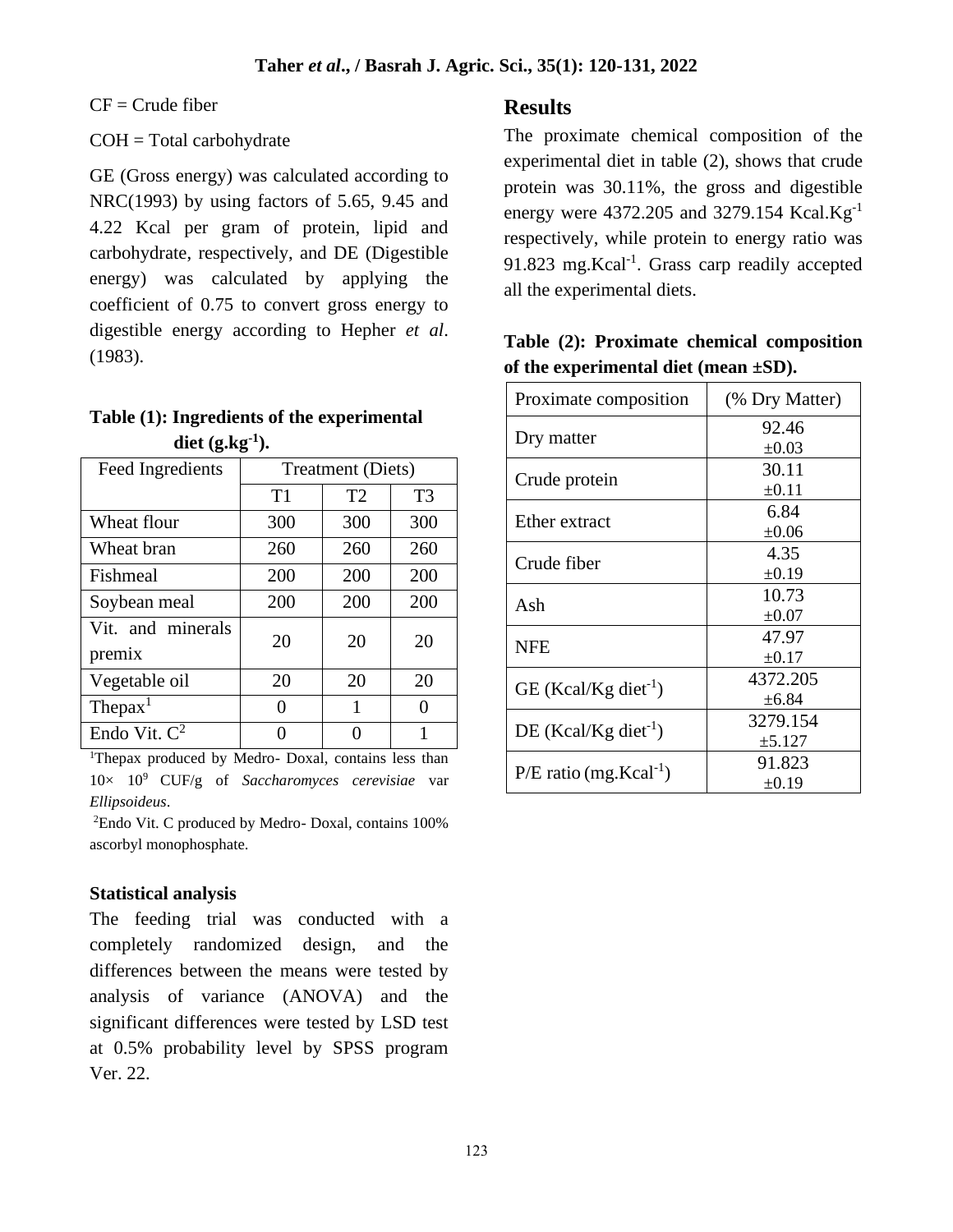Present study reveals that grass carp fed on formulated feed supplemented with Endo vit. C having high growth performance (Table 3) i.e., WG, DGR, RGR and SGR values as compared to both control and feed supplemented with Thepax, these values are statistically highly significant ( $P \le 0.05$ ), meanwhile the later feeds best Feed conversion ratio (2.511) was recorded in fish fed on the diet supplemented with Endo vit. C followed by fish received Thepax , while the lower value (2.767) was observed on the control treatment. Protein efficiency ratio, Feed intake and Gross

show no significant differences (P>0.05). In different periods of feeding trial, Thepax treatment exhibited higher values in average weight, but at the end and overall weight gain was greater in Endo vit. C treatment (Fig. 1).

After 57 days of feeding trial, there was significant variation in feed utilization of grass carp ( $P \le 0.05$ ), as indicated in table (4). The conversion efficiency were also recorded high values in Endo vit. C treatment, but control displayed superior values compared with Thepax treatment, which showed higher value of relative feed intake compared to other two treatments.

| Growth parameters | Treatments         |              |                    |  |  |
|-------------------|--------------------|--------------|--------------------|--|--|
|                   | Thepax             | Endo vit. C  | Control            |  |  |
| IW(g)             | 3.232a             | 3.203 a      | 3.238a             |  |  |
|                   | $\pm 0.128$        | $\pm 0.089$  | $\pm 0.051$        |  |  |
| FW(g)             | 5.068 b            | 5.373 a      | 5.118 a            |  |  |
|                   | $\pm 0.698$        | ±0.873       | $\pm 0.461$        |  |  |
| WG(g)             | 1.836 <sub>b</sub> | 2.171a       | 1.880 <sub>b</sub> |  |  |
|                   | $\pm 0.798$        | $\pm 0.822$  | $\pm 0.411$        |  |  |
| DGR(g/day)        | 0.032a             | 0.038a       | 0.033a             |  |  |
|                   | $\pm 0.014$        | $\pm 0.014$  | $\pm 0.007$        |  |  |
| $RGR(\% )$        | 57.386 b           | 67.561 a     | 57.922 b           |  |  |
|                   | ±26.868            | $\pm 24.451$ | ±11.688            |  |  |
| $SGR$ (%/day)     | 0.779 b            | 0.894a       | 0.799 b            |  |  |
|                   | $\pm 0.289$        | $\pm 0.247$  | $\pm 0.127$        |  |  |

|  |  |  |  | Table (3): Effects of various additives in feed on the growth performance of grass carp. |  |  |
|--|--|--|--|------------------------------------------------------------------------------------------|--|--|
|  |  |  |  |                                                                                          |  |  |
|  |  |  |  |                                                                                          |  |  |
|  |  |  |  |                                                                                          |  |  |

Data in each row with different letters are significantly different ( $P \le 0.05$ ).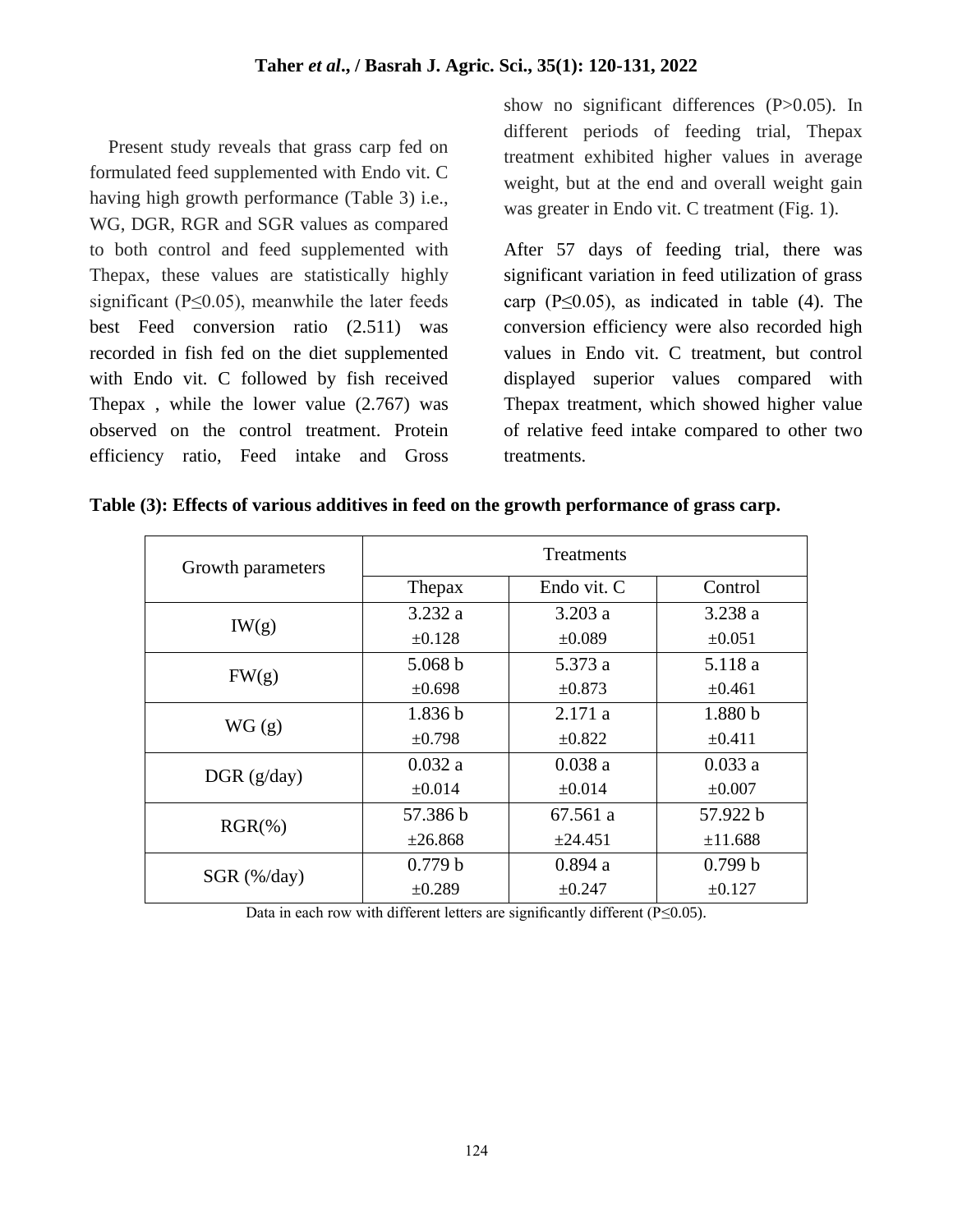

**Fig. (1): Average weight of** *Ctenopharyngodon idella* **fed with different diets during the experimental period (Mean ± SD).** 

|  |  | Table (4): Effects of various additives in  |  |
|--|--|---------------------------------------------|--|
|  |  | feed on the feed utilization by grass carp. |  |

| Feed       | Treatments  |                |             |  |  |
|------------|-------------|----------------|-------------|--|--|
| parameters | Thepax      | Endo vit.<br>C | Control     |  |  |
| <b>FCR</b> | 2.688 b     | 2.511a         | 2.767 b     |  |  |
|            | ±1.481      | $\pm 0.603$    | $\pm 0.406$ |  |  |
| FI         | 1.783 b     | 2.098 a        | 2.138 a     |  |  |
|            | ±0.619      | $\pm 0.029$    | $\pm 0.017$ |  |  |
| <b>PER</b> | 1.021 b     | 1.497 a        | 1.319 a     |  |  |
|            | $\pm 0.092$ | $\pm 0.416$    | $\pm 0.211$ |  |  |
| <b>RFI</b> | 4.100a      | 3.690 a        | 4.111 a     |  |  |
|            | ±2.388      | ±1.184         | ±0.820      |  |  |
|            | 11.338      |                | 20.502      |  |  |
| GCE(K)     | h           | 28.369 a       | a           |  |  |
|            | $\pm 2.230$ | $\pm 19.382$   | $\pm 8.108$ |  |  |

Data in each row with different letters are significantly different (P≤0.05).

## **Discussion**

In the present study, significant improvements in growth parameters which were (FW, WG, DGR, RGR and SGR) and feed utilization

(FCR, FI, PER, RFI and GCE) indicates that supplementation of 1.0 g. kg Endo vit.  $C^{-1}$ promotes the growth performance of grass carp. The values of these parameters in the present study for Endo vit. C treatment was comparable with other studies, i.e., Lin & Shiau (2004) in grouper, *Epinephelus malabaricus*, Naggar & Lovell (1991) in Channel catfish (*Ictalurus punctatus*) and Al-Dubakel & Al-Sanabani (2010) in common carp. Li *et al*. (2018) studied grass carp and recorded higher values for growth parameters, but feed utilization indices were within the range of present results. Ascorbyl monophosphate which used in the present feed experiment seems to act more efficient as Vit. C source, it was chemically stabilized, generally by complexing Vit. C with phosphate to optimize its stability, therefore phosphorylated form of vitamin C is recommended (Wang *et al*., 2003), as a result it must therefore be supplied via the feed at recommended dosages for active uptake (Trichet *et al*., 2015; Omoniyi & Ovie, 2018; Luo *et al*., 2021).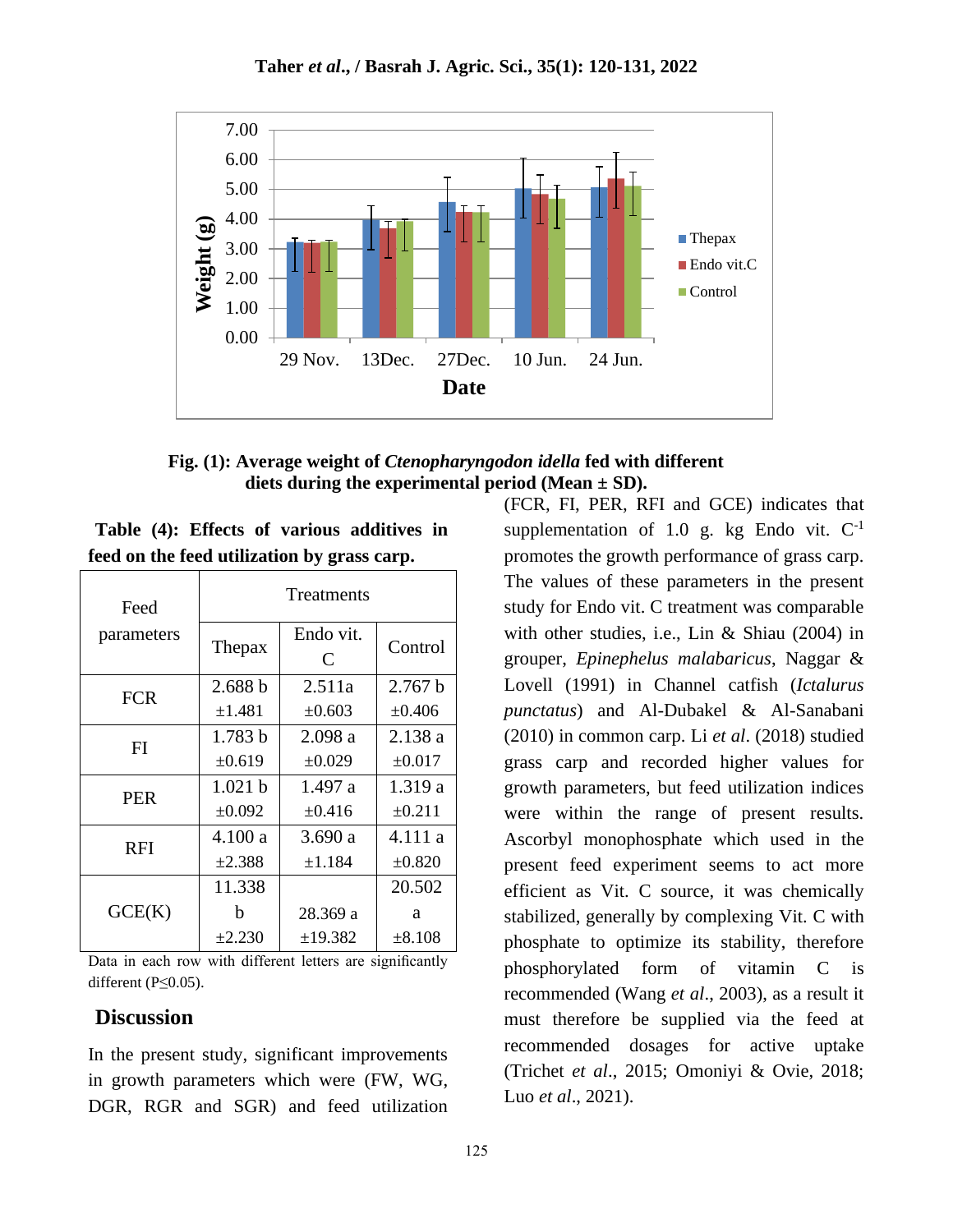The digestive physiology was affected by infeed probiotics (Thepax) through improvement of intestinal enzyme activitiesa and significant increase in at least 11% in intestinal lactic acid bacteria population was observed (Adel *et al*., 2016). While vit. C acts as a reducing agent by being an electron donor to enzymes that assist in synthesizing collagen, carnitine, norepinephrine, peptide hormone, and tyrosine metabolism and have an important antioxidative role (Harrison & May, 2009; Adeyemi-Doro & Iyiola, 2018), however Thepax which used as food additive for grass carp in this study did not show significant differences with control and display lower values for both growth parameters and feed utilization compared with Vit. C treatment, this may be explained due to the small size of fish used in the present study and the alimentary canal was not completely developed so the benefits of the microbial flora balance of intestine did not achieved by Thepax (probiotic), while vit. C may have direct plays an important role in certain aspects of protein metabolism and has a specific effect on fish growth, also few studies about using this additive in fish diets showed that supplemented diet with Thepax enhance growth and immune responses in common carp *Cyprinus carpio,* but the values of FCR (7.71–7.93) were much higher than the present study (Al-Mhanawi *et al.,* 2021). Al-Jubouri & Saleh (2017) found that Thepax treatment was although significantly different from control but growth parameters of common carp values were less than other fourth treatments. Yousefian *et al*. (2012) also noticed that the differences of Aqualase (Thepax Aqua) treatment were not significantly with the control group for Kutum Fries (*Rutilus frisii kutum*). Also when local

probiotic was used in the diets of young common carp, the inclusion of 4 and 6  $g \text{.} kg^{-1}$ show values approach to the control diet (Al-Dubakel *et al*., 2015).

 Feed intake in Thepax supplemented diet showed high value compared with other two diets, this finding comparable with the results of Abdel-Tawwab *et al*. (2008) on *Saccharomyces cerevisiae* as a growth promoter for Nile tilapia, *Oreochromis niloticus* fry where the yeast supplementation significantly affected the whole fish body composition and suggested that yeast plays a role in enhancing feed intake (Banu *et al*., 2020). The inclusion of Thepax in the present study was  $1g \text{.} kg^{-1}$  which recommended by the manufacturer, it may be less than effective ratio as Adel *et al*. (2016) stated that inclusion rate 1.5% and above were significantly improved all growth performance parameters of rainbow trout *Oncorhynchus mykiss*. Nikkhoo *et al*. (2010) and Yousefian *et al*. (2010) got the best results in treatments received 0.15% and 0.2% compared to 0.1% and control in the diet of common carp fingerlings. While these rates are considerably higher than both the present study and manufacturer recommendation, this may be need further confirmation to use it in practical fish diets.

 Gross conversion efficiency (GCE) related growth rate to feed intake of fish (de Silva & Anderson, 1995), while Bhilave *et al*. (2010) recorded very low values  $(0.0006 - 0.0014\%)$ for GCE for *Labeo rohita*, Bhosale & Bhilave (2014) recorded high values (11.72 – 39.36%) for grass carp, both recent studies compared formulated feed with conventional feed for 90 days feeding trial. The results of present study were comparable for grass carp fed conventional and 100% replacement with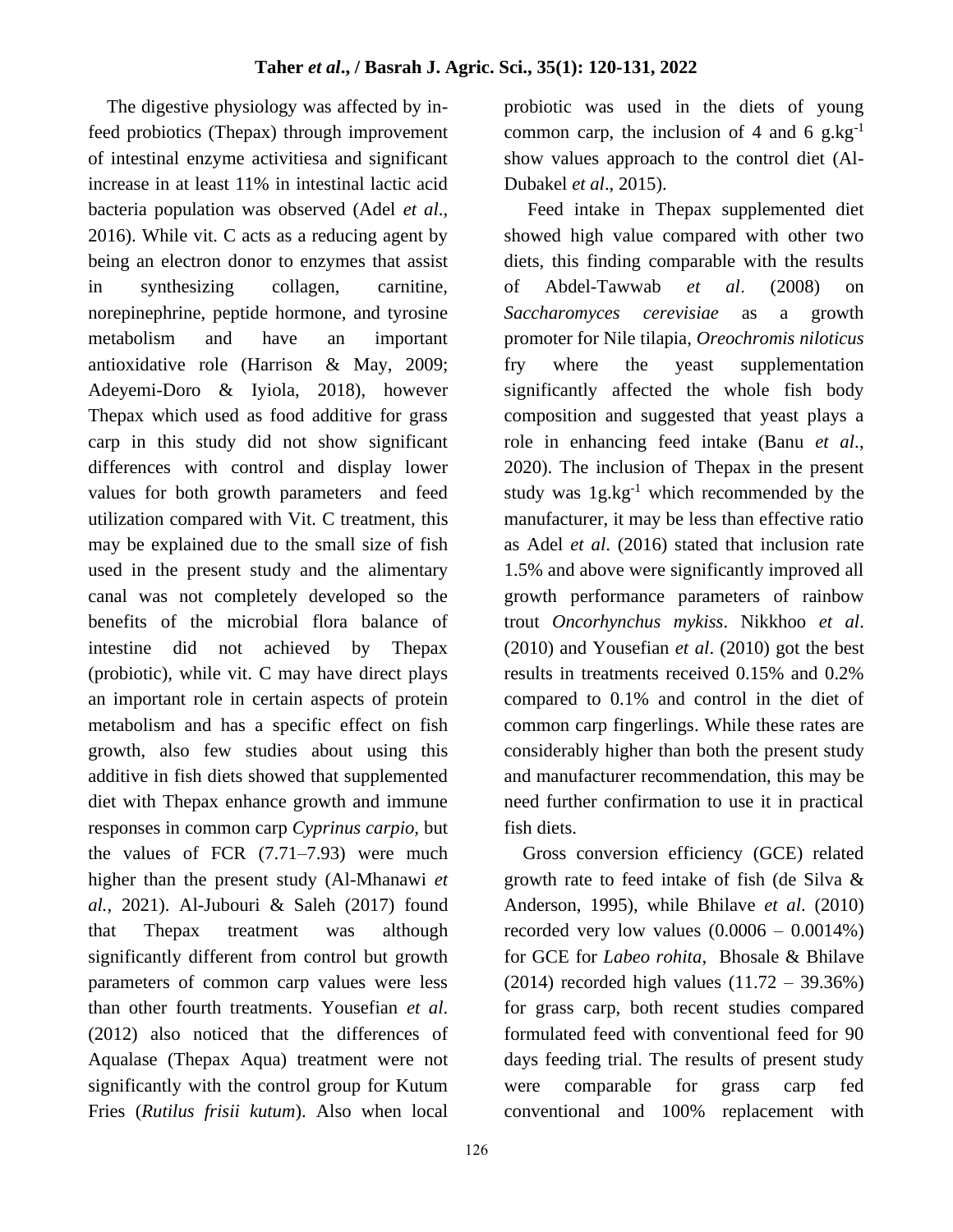formulated feed in Bhosale & Bhilave (2014) study. Augustine *et al*. (2020) also recorded similar values for African catfish *Clarias gariepinus* fed varying levels of yellow maize.

# **Conclusion**

The best growth performance and nutrient utilization recorded in grass carp fingerlings fed Endo vit. C as feeds additive, while Thepax did not show any benefits compared to control diet for small size of this species. A regular and adequate intake from exogenous sources for average growth is necessary and also to prevent vit. C deficiency.

# **Acknowledgments**

The authors appreciate the efforts of the Aquaculture Unit staff, College of Agriculture for all supports and assistance to complete this research work.

# **Conflict of interest**

The authors declared that they have no conflict of interest.

# **Ethical approval**

All applicable national and international guidelines for the care and use of animals were followed.

## **Orchid**

**M. M. Taher: https://orcid.org/0000-0002-2752-7692 S. J. Muhammed: https://orcid.org/0000-0003-2117- 5718**

**A. M. Mojer: https://orcid.org/0000-0002-1562-6984 A. Y. Al-Dubakel: https://orcid.org/0000-0001-9410- 5505**

# **References**

Abdel-Tawwab, M., Abdel-Rahman, A. M., & Ismael, N. E. (2008). Evaluation of commercial live bakers' yeast, *Saccharomyces cerevisiae* as a growth and immunity promoter for fry Nile tilapia, *Oreochromis niloticus* (L.) challenged in situ with *Aeromonas*  *hydrophila*. *Aquaculture, 280*(1-4), 185-189. https://doi.org/10.1016/j.aquaculture.2008.03.055

Abdullah, J. N., Taher, M. M., & Al-Dubakel, A. Y. (2020). Feeding preferences of grass carp (*Ctenopharyngodon idella*) for three aquatic plants. *Journal of Kerbala for Agricultural Sciences, 7*(3), 23-34.

https://journals.uokerbala.edu.iq/index.php/Agricultu re/article/view/800

- Adel, M., Lazado, C. C., Safari, R., Yeganeh, S., & Zorriehzahra, M. J. (2016). Aqualas, a yeast-based in-feed probiotic, modulates intestinal microbiota, immunity and growth of rainbow trout *Oncorhynchus mykiss*. *Aquaculture Research, 48*(4), 1815-1826. https://doi.org/10.1111/are.13019
- Adeyemi-doro, O., & Iyiola, A. (2018). Vitamin C: An important nutritional factor in fish diets. *Journal of Agriculture and Ecology Research International, 16*(2), 1-7. https://doi.org/10.9734/JAERI/2018/15528
- Al-Dubakel, A. Y., & Al-Sanabani, M. A. (2010). Using vitamin C and sodium bentonite as food additives in the diets of common carp *Cyprinus carpio* L. *Iraqi Journal of Aquaculture, 7*(1), 30-09. https://doi.org/10.21276/ijaq.2010.7.1.2
- Al-Dubakel, A. Y., Al-Hamadany, Q. H., & Mohamed, A. A. (2015). Effect of local probiotic (Iraqi probiotic) on the growth of common carp *Cyprinus carpio* L. youngs. *Journal of Basrah Researches (Sciences), 41*(B.3), 57-69.
- Al-Dubakel, A. Y., Jabir, A. A., & Al-Hamadany, Q. H. (2011). Growth performance and implication of a thermal-unit growth coefficient of grass carp *Ctenopharyngodon idella* and silver carp *Hypophthalmichthys molitrix* larvae reared in recirculation system. *Journal of King Abdulaziz University, Marine Science, 22*(2), 33-43. https://doi.org/10.4197/Mar.22-2.3
- Al-Dubakel, A. Y., Taher, M. M., & Abdullah, J. N. (2020). Partial replacement of fish meal with *Azolla filiculoides* meal in the grass carp *Ctenopharyngodon idella* feed. *Biological and Applied Environmental Research, 4*(2), 167-176.
- Agboola, J. O., Overland, M. , Skrede, A., & Hansen, J. O. (2021). Yeast as a major protein rich ingredient in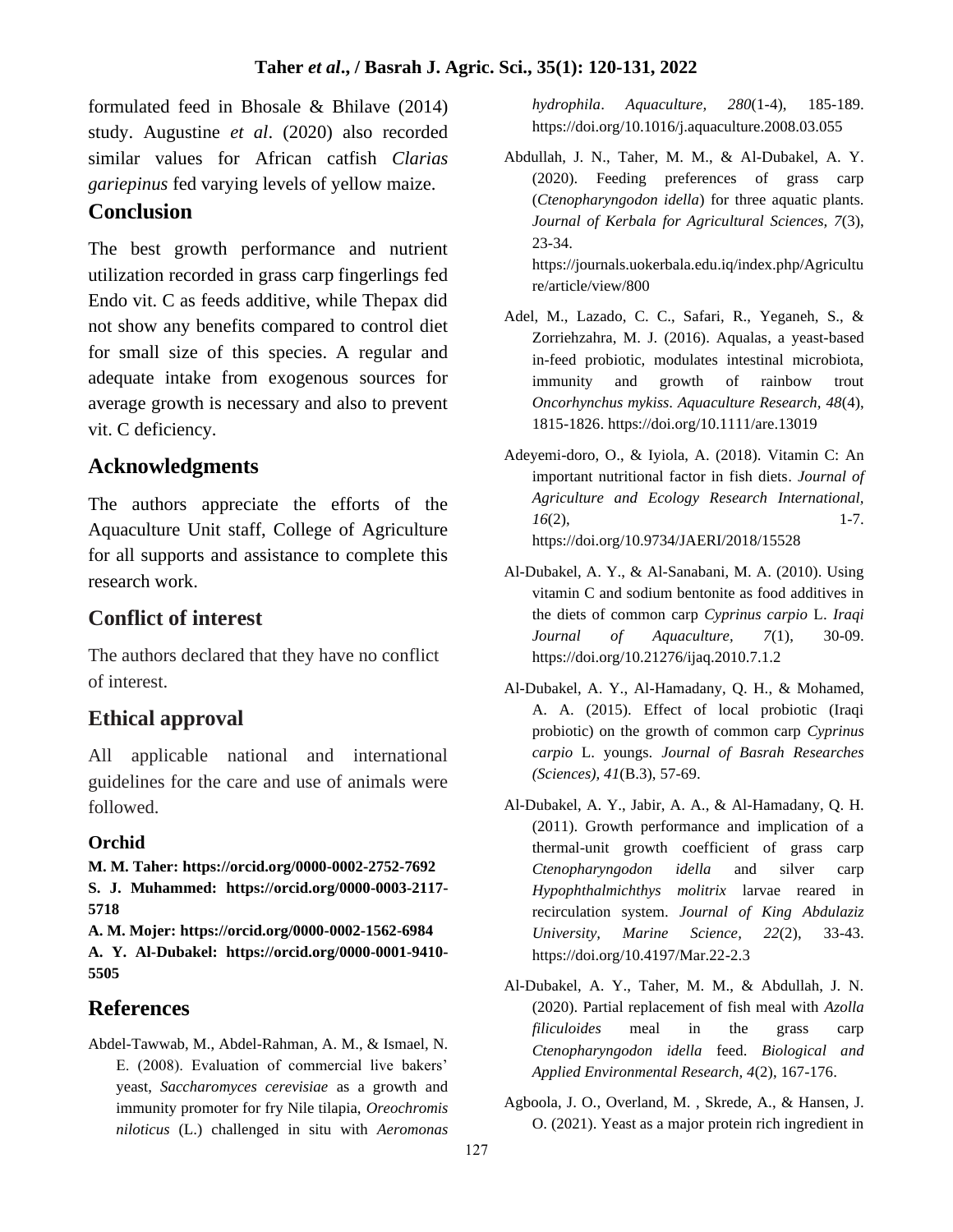aquafeeds: A review of the implications for aquaculture production. *Reviews In Aquaculture, 13*(2), 949-970. https://doi.org/10.1111/raq.12507

- Al-Jubouri, B. S., & Saleh, K. I. (2017). Effect of using bacterial-enzyme mixture, bread yeast and Thepax on production performance of common carp (*Cyprinus carpio* L.) cultured in floating cages. *Journal of University of Babylon, 25*(4), 1406-1414. (In Arabic).
- Al-Mhanawi, B. H., Al-Niaeem, K. S., & Al-Tameemi, R. A. (2021). Effect of food additives, Thepax and Labazyme on growth performance and immune response of young common carp *Cyprinus carpio* L. IOP Conf. Series: *Earth and Environmental Science 779*, 012123. https://doi.org/10.1088/1755- 1315/779/1/012123
- Al-Seyab, A. A. (1996). *Evaluation of grass carp Ctenopharyngodon idella Val. 1844 efficiency for aquatic plants weeds control in drainage systems.* Ph. D. Thesis, College of Agriculture, University of Basrah, 89pp. (In Arabic)
- A.O.A.C. (1990). *Official Methods of Analysis*: Association of Official Analytical Chemists. George W., & Latimer, Jr. (Eds.), 20th edition. Rockville, Maryland 20850-3250, 3172pp.
- Augustine, O., Eyiwunmi, F. A., & Bolanle, A. S. (2020). Practical growth performance and nutrient utilization of catfish *Clarias gariepinus* fed varying inclusion level of fermented unsieved yellow Maize. *Journal of Natural Sciences Research, 10*(6), 43-50. https://doi.org/10.7176/JNSR/10-6-06
- Banu, M. R., Akter, S., Islam, M. R., Mondol, M. N., & Hossain, M. A. (2020). Probiotic yeast enhanced growth performance and disease resistance in freshwater catfish gulsa tengra, *Mystus cavasius*. *Aquaculture Reports, 16*, 100237. https://doi.org/10.1016/j.aqrep.2019.100237
- Bhilave, M. P., Nadaf, S. B., & Bhosale, S. V. (2010). Gross conversion efficiency (GCE) of *Labeo rohita* fed on formulated feed. *The Bioscan, 5*(3), 483-485.
- Bhosale, S., & Bhilave, M. (2014). Gross conversion efficiency of *Ctenopharyngodon idella* fed with conventional and combinations of formulated feed. *Research Journal of Agricultural Sciences, 5*, 939- 942. http://rjas.org/ViewIssue?IssueId=34
- Boostani, A., Mahmoodian, F. H. R., Ashayerizadeh, A., & Aminafshar, M. (2013). Growth performance, carcass yield and intestinal microflora populations of broilers fed diets containing thepax and yogurt. *Brazilian Journal of Poultry Science, 15*(1), 1-6. https://doi.org/10.1590/S1516-635X2013000100001
- Ching, B, Shit F. Chew, S.F., & Ip, Y. K. (2015). Ascorbate synthesis in fishes: A Review. *International Union of Biochemistry and Molecular Biology*, 67(2), 69-76. https://doi.org/10.1002/iub.1360
- De Silva, S. S., & Anderson, T. A. (1995). *Fish nutrition in aquaculture.* 1st ed. London: Chapman & Hall, 319pp. https://www.bookdepository.com/Fish-Nutrition-Aquaculture-Sena-S-De-Silva/9780412550300
- El-Sayed, A. F. M. (2014). *Value chain analysis of the Egyptian aquaculture feed industry.* WorldFish, Penang, Malaysia. Project Report: 2014-22.
- Encarnação, P. (2016). Functional feed additives in aquaculture feeds. pp. 217-237. In Nates, S. F., (Ed.). Aquafeed formulation. Academic Press: San Diego, CA, 279pp. http://doi.org/10.1016/B978-0- 12-800873-7.00005-1
- Bajagai, Y. S., Klieve, A. V., Dart, P. J., & Bryden, W. L. (2016). *Probiotics in animal nutrition: Production, impact and regulation*. paper 179. FAO Animal Production and Health, Rome, 89pp.
- FAO. (2020). *The State of World Fisheries and Aquaculture.* Food and Agriculture Organization of the United Nation. Rome, 206pp. https://doi.org/10.4060/ca9229en
- FAO/WHO (2002). *Guidelines for the evaluation of probiotics in food.* Food and Agriculture Organization of the United Nations/World Health Organization, London, Ontario, 11pp.
- Fazli, Z., Azari-takami, G., & Fazli, S. (2008). Effects of yeast probiotic (Thepax) enrichment on biochemical parameters of *A. urmiana* Nauplii. *Pakistan Journal of Biological Sciences, 11*(4), 643-647. https://doi.org/10.3923/pjbs.2008.643.647
- Gan, L., Liu, Y. J., Tian, L. X., Yang, H. J., Yue, Y. R., Chen, Y. J., Liang, J. J., & Liang, G. Y. (2012). Effect of dietary protein reduction with lysine and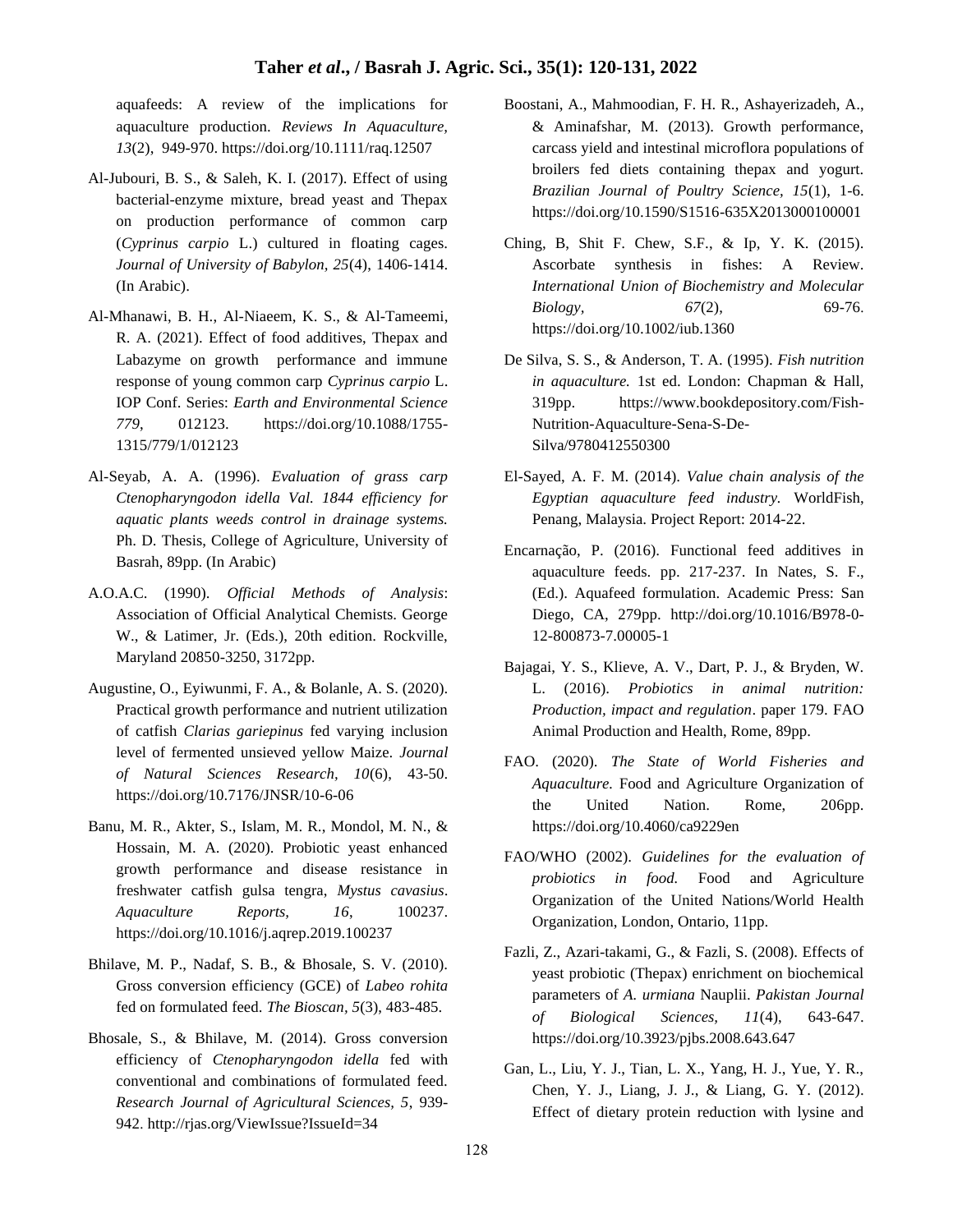#### **Taher** *et al***., / Basrah J. Agric. Sci., 35(1): 120-131, 2022**

methionnine supplementation on growth performance, body composition and total ammonia nitrogen excretion of juvenile grass carp, *Ctenopharyngodon idella*. *Aquaculture Nutrition, 18*(6), 589-598. https://doi.org/10.1111/J.1365- 2095.2012.00937.X

Harrison, F. E., & May, J. M. (2009). Vitamin C function in the brain: Vital role of the ascorbate transporter SVCT2. *Free Radical Biology and Medicine, 46* , 719-730.

https://doi.org/10.1016/j.freeradbiomed.2008.12.018

- Hasan, M. R., & Soto, S. (2017). *Improving feed conversion ratio and its impact on reducing greenhouse gas emissions in aquaculture*. FAO Non-Serial Publication 33.
- Hepher, B., Liao, I. C., Cheng, S. H., & Haseih, C. S. (1983). Food utilization by red tilapia: Effect of diet composition, feeding level and temperature on utilization efficiency for maintenance and growth. *Aquaculture, 32*(3-4), 255-272. https://doi.org/10.1016/0044-8486(83)90223-5
- Kord, M. I., Srour, T. M., Omar, E. A., Farag, A. A., Nour, A. A. M., & Khalil, H. S. (2021). The immunostimulatory effects of commercial feed additives on growth performance, non-specific immune response, antioxidants assay, and intestinal morphometry of Nile tilapia, *Oreochromis niloticus*. *Frontiers in Physiology, 25*(12), 627499. https://doi.org/10.3389/fphys.2021.627499
- Li, X-Q., Xu, H-B., Sun, W-T., Xu, X-Y., Xu, Z., & Leng, X. (2018). Grass carp fed a fishmeal-free extruded diet showed higher weight gain and nutrient utilization than those fed a pelleted diet at various feeding rates. *Aquaculture, 493*(6), 283- 288. https://doi.org/10.1016/j.aquaculture.2018.04.058
- Lin, M. F., & Shiau, S. Y. (2004). Requirements of vitamin C (L-ascorbyl-2-monophosphate-Mg and Lascorbyl-2-monophosphate-Na) and its effects on immune responses of grouper, *Epinephelus malabaricus*. *Aquaculture Nutrition, 10*(5), 327-333. https://doi.org/10.1111/j.1365-2095.2004.00307.x
- Luo, K., Xinxin, L., Liu, W., Wanxiu, R., Yang, W. L., Mingzhu, P., Dong, H., Wenbing, Z., & Kangsen, M. (2021). Ascorbic acid regulates the immunity, antioxidation and apoptosis in abalone *Haliotis discus*

*hannai* Ino. *Antioxidants (Basel), 10*(9), 1449. https://doi.org/10.3390/antiox10091449

- Naggar, G. O., & Lovell, R. T. (1991). L-ascorbyl-2 monophosphate has equal antiscorbutic activity as Lascorbic acid but L-ascorbyl-2-sulfate is inferior to L-ascorbic acid for channel catfish. *The Journal of Nutrition, 121*(10), 1622-1626. https://doi.org/10.1093/jn/121.10.1622
- Nasar, M. F., Shah, S. Z. H., Aftab, K., Fatima, M., Muhammad Bilal, M., & Hussain, M. (2021). Dietary vitamin C requirement of juvenile grass carp (*Ctenopharyngodon idella*) and its effects on growth attributes, organ indices, whole-body composition and biochemical parameters. *Aquaculture Nutrition, 27*(6), 1903-1911. https://doi.org/10.1111/anu.13327
- Nates, S. F. (Ed.) (2016). *Aquafeed Formulation.* Academic Press, San Diego, CA, 279pp. http://doi.org/10.1016/B978-0-12-800873-7.00001-4
- Nikkhoo, M., Mehdi, Y., Reza, S., & Milad, N. (2011). The influence probiotic of Aqualase on the survival, growth, intestinal microflora and challenge infection in wild carp (*Cyprinius carpio* L.). *Research Journal of Fisheries and Hydrobiology, 5*(2), 168-172.
- Nikpiran, H., Vahdatpour, T., Babazadeh, D., & Vahdatpour, S. (2013). Effects of *saccharomyces cerevisiae*, thepax and their combination on blood enzymes and performance of Japanese quails (*Coturnix japonica*). *The Journal of Animal & Plant Sciences, 23*(2), 369-375.
- NRC (1993). *Nutrition requirements of fish.* National Research Council National Academy Press, Washington, D. C. 114pp. https://doi.org/10.17226/2115
- Omoniyi, A.-D., & Ovie, I. A. (2018). Vitamin C: An important nutritional factor in fish diets. *Journal of Agriculture and Ecology Research International, 16*(2), 1-7. https://doi.org/10.9734/JAERI/2018/15528
- Owens, B., & McCracken, K. J. (2007). A comparison of the effects of different yeast products and antibiotic on broiler performance. *British Poultry Science, 48*, 49-54 . https://doi.org/10.1080/00071660601148153
- Riaz, M. N., Asif, M., & Ali, R. (2009). Stability of Vitamins during Extrusion. *Critical Reviews in Food*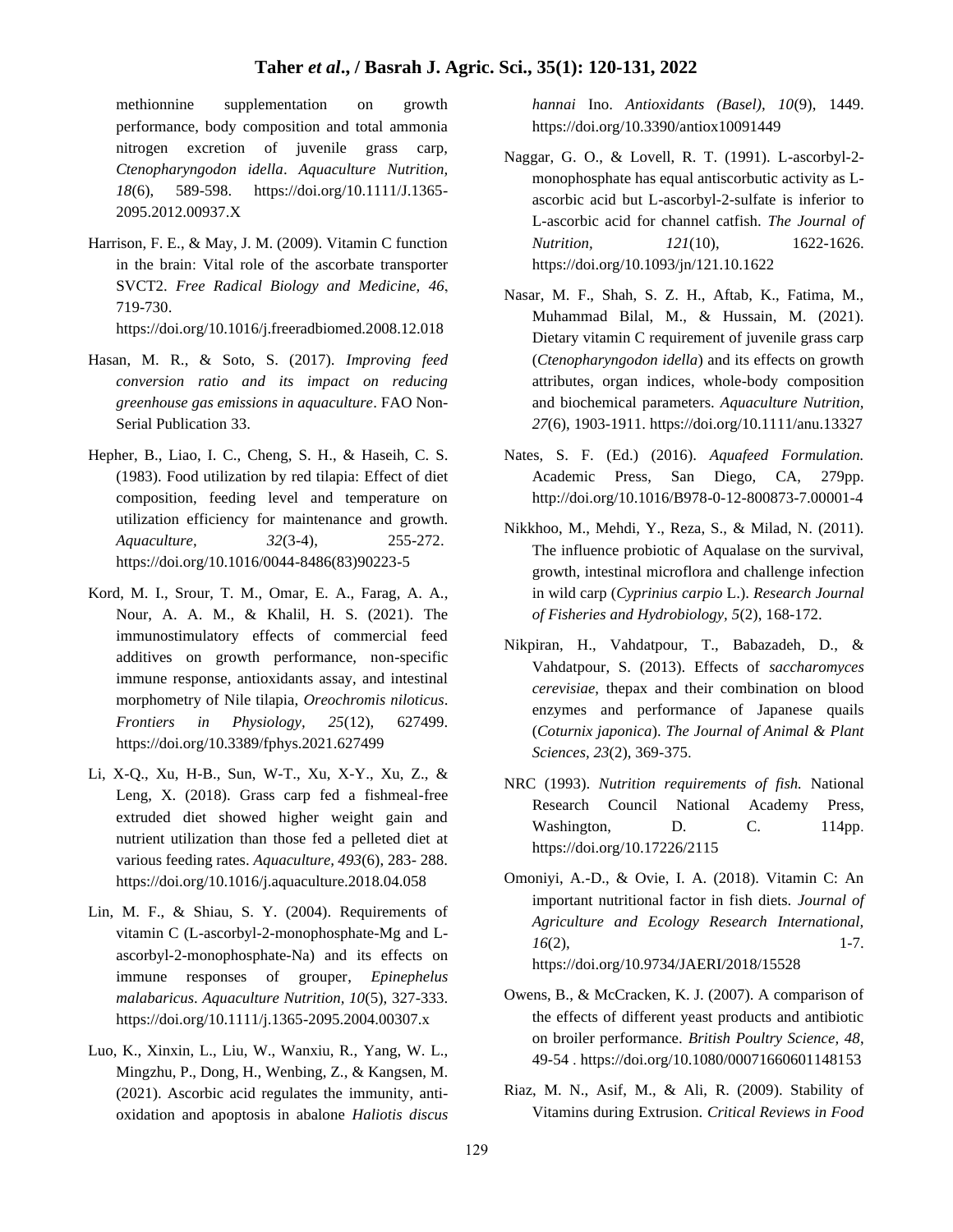#### **Taher** *et al***., / Basrah J. Agric. Sci., 35(1): 120-131, 2022**

*Science and Nutrition, 49*(4), 361-368. https://doi.org/10.1080/10408390802067290

- Saleh, J. H., Al-Mukhtar, M. A., Hsooni, K. H., & Yasin, A. T. (2008). Culture of grass carp *Ctenopharyngodon idella* Val. in Fadak farm-Basrah/ Iraq. *Iraqi Journal of Aquaculture, 5*(1), 13- 20. (In Arabic).
- Sayed-Lafi, R. M., Al-Tameemi, R. A., & Gowdet, A. I. (2018). Evaluation of raw and fermented water hyacinth (*Eichhornia crassipes*) incorporated diets on growth and feed efficiency of young grass carp (*Ctenopharyngodon idella*). *Basrah Journal of Agricultural Sciences, 31*(1), 31-39. https://doi.org/10.37077/25200860.2018.73
- Taher, M. M. (2017). Laboratory experiments on cultivation of grass carp *Ctenopharyngodon idella* (Valenciennes, 1844). *Basrah Journal of Agricultural Sciences, 30*(2), 91-98. https://doi.org/10.37077/25200860.2017.57
- Taher, M. M., Muhammed, S. J., Al-Dubakel, A. Y., & Mojer, A. M. (2021). Effects of initial weight on growth criteria for grass carp, *Ctenopharyngodon idella* cultivated in earthen ponds. *Mesopotamian Journal of Marine Science, 36*(1), 41-50. http://mjms.uobasrah.edu.iq/index.php/mms/article/v iew/15/4
- Trichet, V. V., Santigosa, E., Cochin, E., & Gabaudan, J. (2015). *The effect of vitamin C on fish health.* pp. 151-171. In: Lee, C .S., Lim, C., Gatlin, D. M., & Webster, D. W. (Eds.). *Dietary Nutrients, Additives, and Fish Health.* Wiley Blackwell, New Jersey. 355pp. https://doi.org/10.1002/9781119005568
- Wang, X., Kim, K-W., & Bai, S. C. (2003). Comparison of l-ascorbyl-2-monophosphate-Ca with l-ascorbyl-2-monophosphate-Na/Ca on growth and tissue ascorbic acid concentrations in Korean rockfish (*Sebastes schlegeli*). *Aquaculture, 225*(1-4), 387- 395.https://doi.org/10.1016/S0044-8486(03)00303-X
- Wee, K. L., & Shu, S. W. (1989). The nutritive value of boiled full-fat soybean in pelleted feed for Nile tilapia. *Aquaculture, 81*(3-4), 303-314. https://doi.org/10.1016/0044-8486(89)90155-5
- Yousefi, M., & Karkoodi, K. (2007). Effect of probiotic Thepax® and *Saccharomyces cerevisiae*  supplementation on performance and egg quality of laying hens. *International Journal of Poultry Science, 6*, 52-54. https://doi.org/10.3923/ijps.2007.52.54
- Yousefian, M., Fahimi, S., Safari, R., Seifi, T., Pahnabi, F. T., & Shirdel, A. (2012). Effects of probiotic aqualase on Kutum fries (*Rutilus frisii kutum*) growth and immunity characteristics. *Middle-East Journal of Scientific Research, 11*(9), 1190- 1195.
- Yousefian, M, Nikkhoo, M., Safari, R., & Nikkhoo, M. (2010). Evaluation of Aqualase as probiotic on wild carp (*Cyprinius carpio*) growth, immunity characteristics and resistance to *Streptococcosis*. *Research Journal of Fisheries and Hydrobiology, 5*(2), 173-178.
- Zarei, M., Ehsani, M., & Torki, M. (2011). Dietary inclusion of probiotics, prebiotics and synbiotic and evaluating performance of laying hens. *American Journal of Agricultural and Biological Science, 6*(2), 249-255.

https://doi.org/10.3844/ajabssp.2011.249.255

Zolfinejad, K., Khara, H., & Filizadeh, Y. (2017). Food preference and growth of grass carp, *Ctenopharyngodon idella* (Cuvier and Valenciennes, 1844) fed some aquatic and terrestrial plants. *Iranian Journal of Fisheries Sciences, 16*(4), 1278-1286.